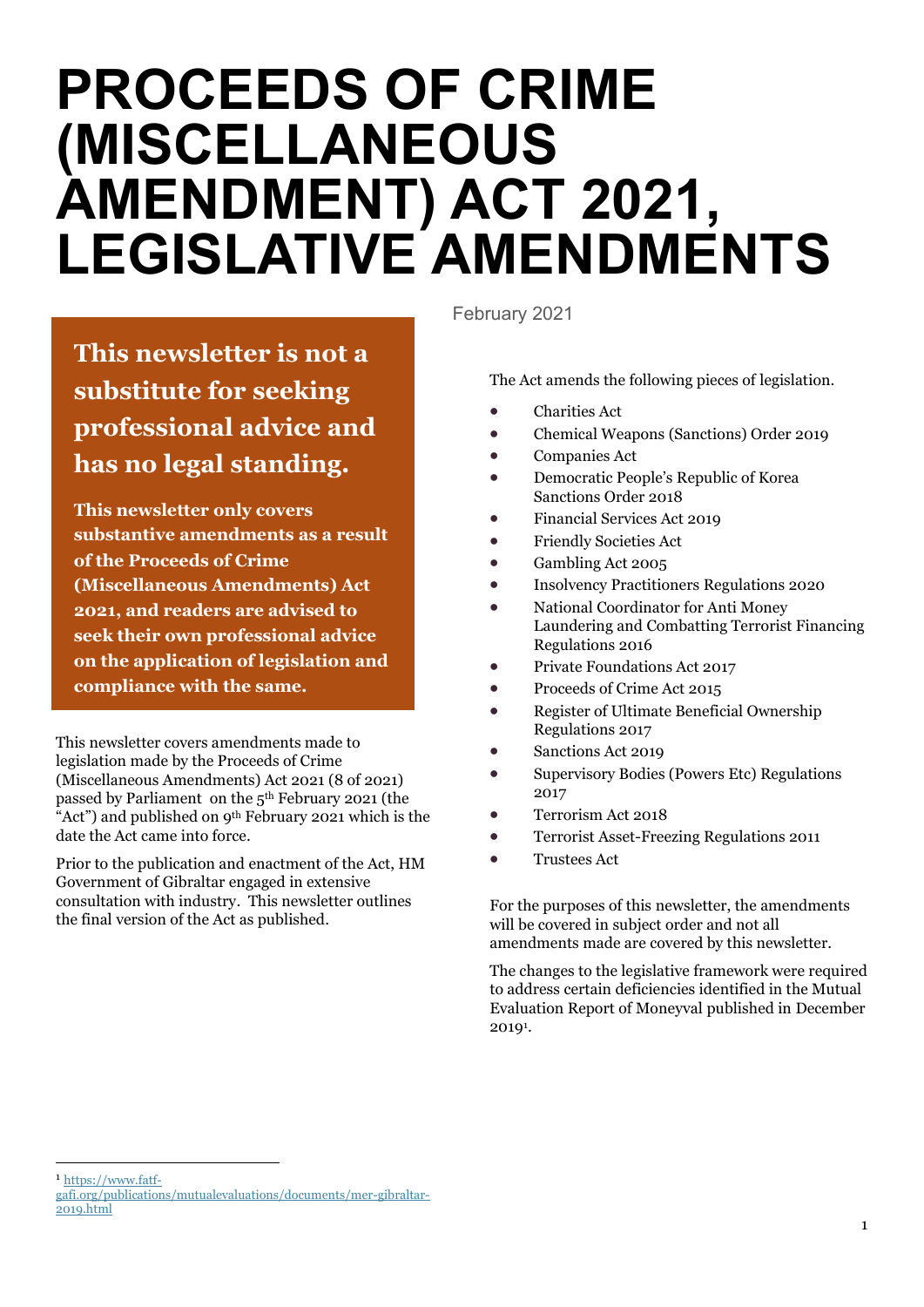# **REGULATION AND SUPERVISION**

# Proceeds of Crime Act 2015

The Proceeds of Crime Act ("POCA") is the main piece of legislation which has been amended by the Act due to the fact that it is through POCA that regulatory adherence to the FATF standards is generally achieved.

Throughout the Act numerous textual amendments are made to reflect that, where previously mention was made to Money Laundering (ML) and Terrorist Financing (TF), and it had been implicit that this term also included Proliferation Financing (PF), all three terms are now explicitly mentioned. This removes any ambiguity that POCA not only covers ML and TF, but also PF. This approach has been carried across other relevant enactments.

To this effect, revised definitions of TF and PF have been inserted into POCA as Sections 1ZA and 1ZB.

#### **Beneficial Owner Definition**

The definition of Beneficial Owner (BO) has changed in structure to make clearer who the legislation is referring to when addressing the BO term. The end result is the same as before, but the new wording is an easier to understand definition, which follows a hierarchical structure required under FATF standards, ultimately concluding with the senior managing official where no UBO can be clearly identified.

#### **Listed Entity**

A new definition for Listed Entity has also been inserted to make the reading of the BO easier and clearly defines who is meant by a Listed Entity. It is also made clear that when a BO is itself a Listed Entity (s11(4B)) there is no need to identify and verify the identity of any shareholder or beneficial owner of the Listed Entity, and it shall be necessary only for the relevant financial business to record the Listed Entity's entry in the public register of the regulated market in which the Listed Entity's shares are trading, and to retain a copy of such entry.

#### **Revised Relevant Financial Businesses (RFB)**

Section 9 of POCA has been expanded to include a redefinition of the Art Market Participant and Art Freeport Operators given they are supervised by distinct Supervisory Authorities.

#### **Customer Due Diligence Measures**

Sections 10 and 11 of POCA have seen major revisions in order to clarify what the legal and regulatory requirements are. Previously, some of the CDD measures were only contained in the Guidance Notes issued by the Supervisory Authorities but the Act has consolidated these. This also ensures consistency of approach between RFBs in different sectors.

s.10 now splits out the CDD requirements into 10 separate mandatory requirements entailing:

- identifying the customer,
- identifying all beneficial owners,
- understanding the ownership and control structure of the customer
- understanding and obtaining information on the purpose and intended nature of the customer's business or occasional transaction,
- verification of identity of customers and beneficial owners using reliable and independent sources,
- the verification of source of funds and wealth of customers and beneficial owners,
- seek additional specific information for corporates, trusts, foundations and similar legal arrangements,
- determining whether a customer, or its beneficial, owner is a PEP,
- conducting ongoing monitoring; and
- keeping records of the above as well of any difficulties encountered during the process.

All of these had already been requirements under POCA and the Guidance Notes but are now consolidated into a single section of the Act.

## **Materiality considerations**

RFBs continue to be required under S11 to review their existing CDD documentation on a risk-based approach but an amendment also requires "materiality" to be taken into consideration. The Supervisory Authorities will be clarifying regulatory expectations as to how materiality considerations can be met in their updated Guidance Notes.

#### **Ceasing CDD when risking Tipping Off**

S11(5A) of POCA has been amended to permit an RFBs to stop conducting CDD if this risks tipping off the customer. An automatic requirement to submit a disclosure to the GFIU comes in to play in these circumstances.

#### **Record Keeping, Ongoing Monitoring Requirements and Transaction Monitoring**

The legislative requirements for ongoing monitoring of a customer's transactions have been expanded and there is now also a need to match the actual transaction activity with the known business of the customer (S12(2)) and risk profile and to keep CDD records up to date. These were previously contained in the Guidance Notes.

Amendments to S25 also clarify the extent of the record keeping requirements as including information obtained under s10 (as amended).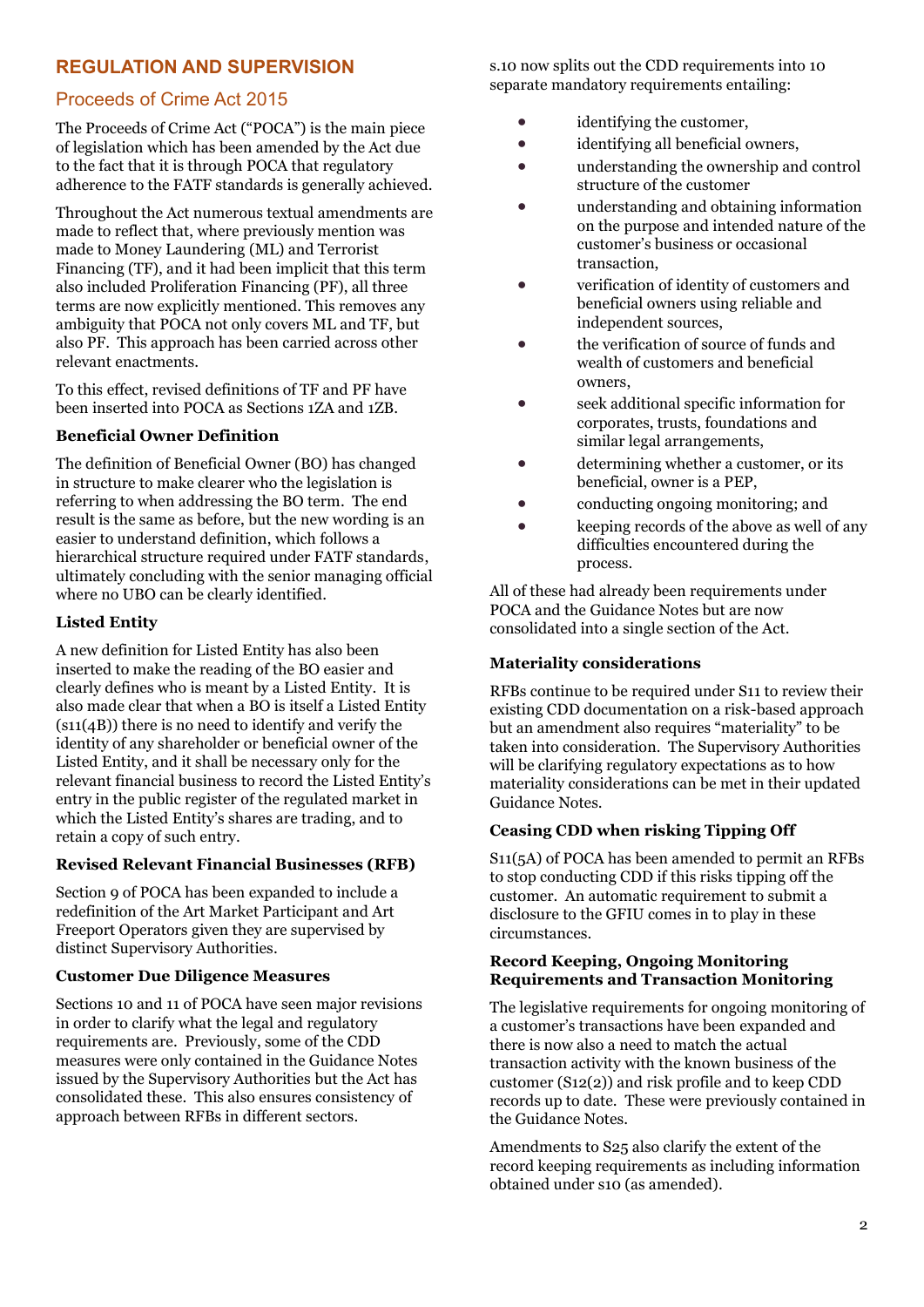In respect of transactions, the amendments made to S25(2)(b) also clarify that the transaction records that need to be kept to also include the supporting evidence and records of all transactions, both domestic and international, including account files and business correspondence, and results of any analysis undertaken, as well as any other information that may reasonably be necessary to identify such transactions.

The records must be kept under S25(2A) to an evidentiary level that will permit the reconstruction of individual transactions and RFBs (S25(5) and (6)) have to be able to produce these "without delay".

#### **A firm's risk assessment and the National Risk Assessment**

S16 of POCA has been amended to make it clearer that when conducting their own risk assessment, RFBs must take into account the risks identified in the National Risk Assessment (NRA) published by the National Coordinator for AML/CFT and PF.

The same applies before applying Simplified CDD, Enhanced CDD and on the payout of any life assurance policy.

Simplified CDD cannot be performed if ML/TF or PF is known or suspected.

#### **Removal of any preferential treatment to EU states not based on NRA risk**

The amendments remove the automatic treatment as low risk that was afforded previously to EEA states or institutions based in the EU. In its place, firms must take into account the risks identified in the NRA to form their own view geographic risk.

## **Correspondent Banking**

S17A has been removed and instead S19 has been amended tightening up controls in respect of correspondent banking relationships as well as treating all countries and territories outside Gibraltar equally. This includes an obligation for a financial or credit institution to determine that the respondent bank is not subject to any ML/TF or PF investigation or regulatory action as well as satisfying itself that the respondent does not permit its accounts to be used by shell banks.

Supervisory Authorities may also direct correspondents to review, amend or terminate correspondent relationships involving high-risk countries.

#### **Politically Exposed Persons**

The CDD requirement in S10(j) makes an obligation for an RFB to make a determination whether a customer, or its beneficial, owner is a PEP and removes any ambiguity that could have existed for RFBs to choose whether to conduct the exercise on a risk-based approach.

The requirement to determine if a Politically Exposed Person (PEP) is connected to a customer is also

extended in S20 to an existing as well as proposed customers and the BO of the customer or proposed customer  $(S20(1)$  and  $(1)(b)$ ).

S26(2)(c) also expands the application of a risk-based procedure not only to determine if customer or BO of a customer is a PEP but also whether such persons are family members or persons known to be close associates of PEPs.

#### **Source of income or wealth for existing customers**

A new provision under Section 10(f) POCA, as read with amended Section 20(1)(b) POCA clarifies that firms should establish the source of funds/wealth involved in that business relationship even for clients already on-boarded, and not just for new customers.

#### **Overseas Branches and Subsidiaries**

S21 has been extensively revised to make clear the obligations of RFBs who operate overseas branches or subsidiaries in respect of the application of Gibraltar equivalent requirements concerning CDD, ongoing monitoring and record-keeping. This is subject to what foreign law allows and RFBs must inform Supervisory Authorities if they become aware of any impediments to applying Gibraltar standards to branches or subsidiaries, and mitigate the ML/TF and PF risks accordingly.

Additional requirements regarding policies, procedures and procedures exist under S26(1B) for overseas branches and subsidiaries. These include;

- policies and procedures to combat ML/TF and PF as noted in s26(1) (see below)
- policies for sharing information on CDD
- provision, at group level, of customer, account and transaction information including unusual activities and analysis
- safeguarding confidentiality of information exchange
- provision of information from group level to branches and subsidiaries where relevant and appropriate to the management of the risk of ML, TF and PF (including compliance, internal audit or AML/CFT and PF).

#### **Reliance on third parties for CDD**

Where a RFB relies on a third party for CDD information S23 no longer permits the assumption that that person is regulated; this has to be positively confirmed by the RFB. Consideration also has to be given to geographic risk of that third party (again, using the NRA).

The new S25(6A) includes a requirement that the third party is tested at intervals to ensure that they have;

- consistent policies and procedures,
- the information and relevant documents and can provide them without delay,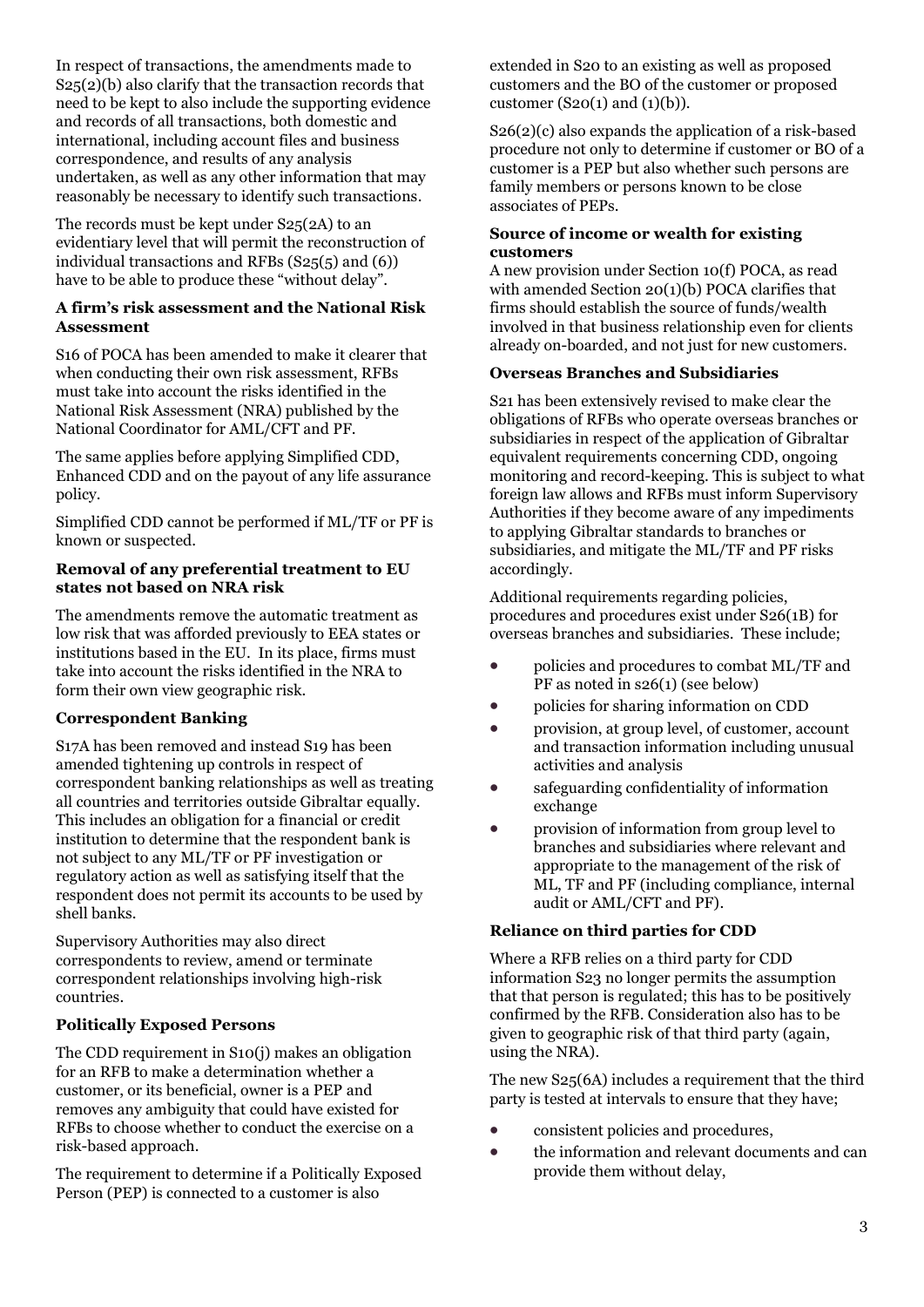• no obstacle to providing the required information or documents.

## **New Technologies**

Consideration of risks when adopting new technologies or delivery mechanisms is mandated under the revised S25A(1). This was previously covered by the Guidance Notes.

## **Policies and Procedures**

S26 of POCA has seen substantive amendments. Although the policies required under s26(1) have not changed, these are required to be proportionate the nature and size of the RFB (S26(1ZA)). RFBs are also required to monitor these policies, controls and procedures and to enhance them whenever a higher risk is identified.

S26(1A) also requires that as part of this monitoring, RFBs have to undertake an independent audit function for the purposes of testing the policies, controls and procedures. The scope and depth of the audit, as well as guidance on the independence will be issued by the Supervisory Authorities.

RFBs are also required by a new  $S_2(2)(e)$  to have polices and procedures that allow for full and speedy responses to requests from the GFIU, a law enforcement authority or a Supervisory Authority, including requests for records to be kept under the record keeping sections.

## Terrorism Act 2018

The offence of Proliferation Financing (PF) has been inserted as a new s38A into the Terrorism Act, and carried across to POCA and other enactments.

## Supervisory Bodies (Powers Etc) Regulations 2017

The scope and frequency of on and off-site supervision conducted by the Supervisory Authorities will be governed more closely by the risks of the RFBs as well as those identified in the NRA.

# Financial Services Act 2019

Minor amendments relating to the definition of Controller have been introduced to bring in the concept of a BO by cross-referencing this to the POCA definition for consistency purposes.

The Board of Charity Commissioners and the Registrar of Friendly Societies have been added to the list of Domestic Authorities with which the Financial Services Commission can exchange information.

# Gambling Act 2005

Amendments made to the Gambling Act provide that, as is established practice already, when a licence is been granted or renewed, consideration must now be given to the fitness and propriety of the licence holder, shareholders, directors, executive managers or

interested persons. ML/TF and PF have all been crossreferenced with POCA and the Terrorism Act 2018.

# Insolvency Practitioners Regulations 2020

The Insolvency Practitioner Regulations require Insolvency Practitioners to obtain adequate, accurate and current information on the company/legal entity/arrangement to which the appointment relates including newly defined "basic information" and "beneficial ownership information" (S9(2A)). The concept of BO is cross-referred back to the POCA definition for consistency

## National Coordinator for Anti Money Laundering and Combatting Terrorist Financing Regulations 2016

The Role of the NCO has been expanded to also include, the already existing duties of the NCO, that policy and operational decisions taken as a result of advice or a report provided under these Regulations are reflected in any relevant strategies implemented to mitigate the risks of ML/TF and PF affecting Gibraltar.

# **COMPANIES, TRUSTS AND FOUNDATIONS**

## Trustees Act

Section 61(1) Trustees Act has been amended to ensure that all trustees of a Gibraltar Trust must obtain adequate, accurate and current information on settlors, trustees, beneficiaries and protectors. This was already the case for those regulated entities who are licensed by the FSC. Section 61(2) creates an obligation for all trustees of Gibraltar trusts to hold basic information on all entities providing a service to the trust, where provision of that service constitutes "relevant financial business" for the purposes of section 9(1) POCA. Information under these subsections must be kept for 5 years in a form that allows their inspection.

Further amendments require, under s61B, that trustees disclose their trustee status to an RFB as well as information on its settlors, trustees, beneficiaries and protectors, and any person with effective control over the trust. Trustees will be required to update the information provided when it changes (subsection (2)).

The new section 62A ensures that flee clauses cannot be abused by providing that they shall have no effect where they have the potential to either:

- a. facilitate a criminal offence;
- b. frustrate an ongoing criminal investigation;
- c. frustrate the prevention or the combatting of money laundering, terrorist financing, proliferation financing or tax evasion.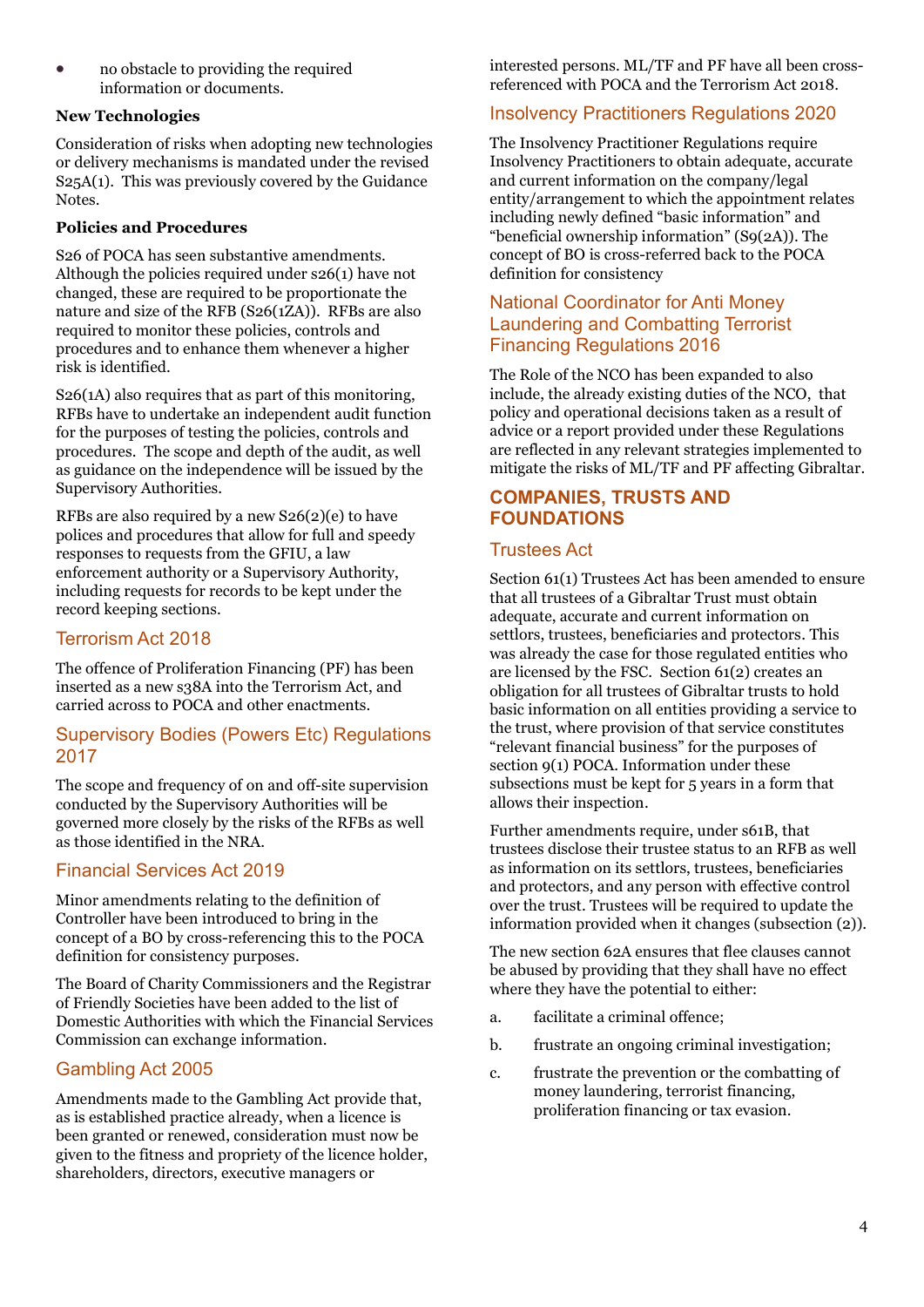# Companies Act

The maximum amount that could be applied to various penalties and fines have been increased.

# Register of Ultimate Beneficial Ownership Regulations 2017

## **Nominee Shareholdings**

RUBOR has been amended as follows:

- new definitions of "nominator", "nominee" and "nominee arrangement", added in Regulation 3(1)
- new Regulation 6A inserted
- new Regulation 8B inserted
- new Regulation 26ZA inserted

The amendments now ensure that nominee shareholders must obtain and hold adequate, accurate and current information on their nominator (R6A(2)), notify the company of the nominee arrangement and provide the company with details of the nominator  $(R6A(3))$  within 15 days of the nominee arrangement or changes thereto. Nominees must also notify the company of the termination of the nominee arrangement (R6A(6)).

Under Regulation 8B, the company must then submit that information to the Registrar (R8B(1) within 30 days.

There is a 180 day period for compliance with these requirements for corporates that were in existence at the time the Act came into force. Otherwise, compliance for new incorporations is 30 days.

The Register is subject to inspection by competent authorities and FIUs (R26ZA(1)).

Amendments to Regulations 42 and 45 ensure that both the nominee and the company are subject to civil and criminal sanctions if they default on their obligations to disclose.

#### **Directors**

RUBOR has been further amended as follows:

- new definitions of "appointor" and "appointors" added in Regulation 3(1)
- new Regulation 6B inserted
- new Regulation 8C inserted
- new Regulation 26ZB inserted

The amendments now ensure that directors must identify their appointors, obtain and hold adequate and accurate information on them (R6B(1)) and provide that information to the company (R6A(3)). Directors must do this every time they are reappointed (R6B(6)) within 15 days of the appointment or change.

Under Regulation 8C, the company must then submit that information to the Registrar (R8C(1) within 30 days.

There are 180 days provided for compliance with these new requirements in the case of corporates that were in existence at the time the Act came into force and 30 days for all new incorporations.

Amendments to Regulations 42 and 45 ensure that both the director and the company and subject to civil and criminal sanctions if they default on their obligations to disclose.

It should be noted that details of the existence of nominee arrangements and appointors are not subject to public inspection but are available to the GFIU and law enforcement agencies upon request.

## Private Foundations Act 2017

Amendments to section 12(2) of this Act ensures that an overseas foundation must register the same information with the Registrar as Gibraltar foundations.

# **INTERNATIONAL SANCTIONS**

## Sanctions Act 2019

The obligation to freeze relevant assets under subsection applies whether the relevant assets are owned or held solely by the person to whom the international sanctions apply or jointly with another person and includes benefits of every kind.

## Chemical Weapons (Sanctions) Order 2019, Sanctions Act 2019, Democratic People's Republic of Korea Sanctions Order 2018, and Terrorist Asset-Freezing Regulations 2011

The powers to act against assets has been expanded to include those owned, held or controlled jointly by designated persons notwithstanding that the other person may not also be a designated person.

## **NPO SECTOR**

## Charities Act and Friendly Societies Act

Both of these Acts have seen similar changes made to both. The changes made insert new parts that give both the Board of Charities Commissioners (the Commissioners) and the Registrar of Friendly Societies (the Registrar) greater powers to request information (information gathering powers) and conduct their activities as oversight bodies for those two sectors (investigatory powers).

New offences cover failures to comply with requests made in the exercise of these requirements, where a relevant person cannot show reasonable excuse, as well as situations where false or misleading information is given intentionally or recklessly.

Also introduced is the concept of "relevant persons" subject to these requirements, with a corresponding meaning in each Act. Such persons not only include friendly societies and charities, but also: